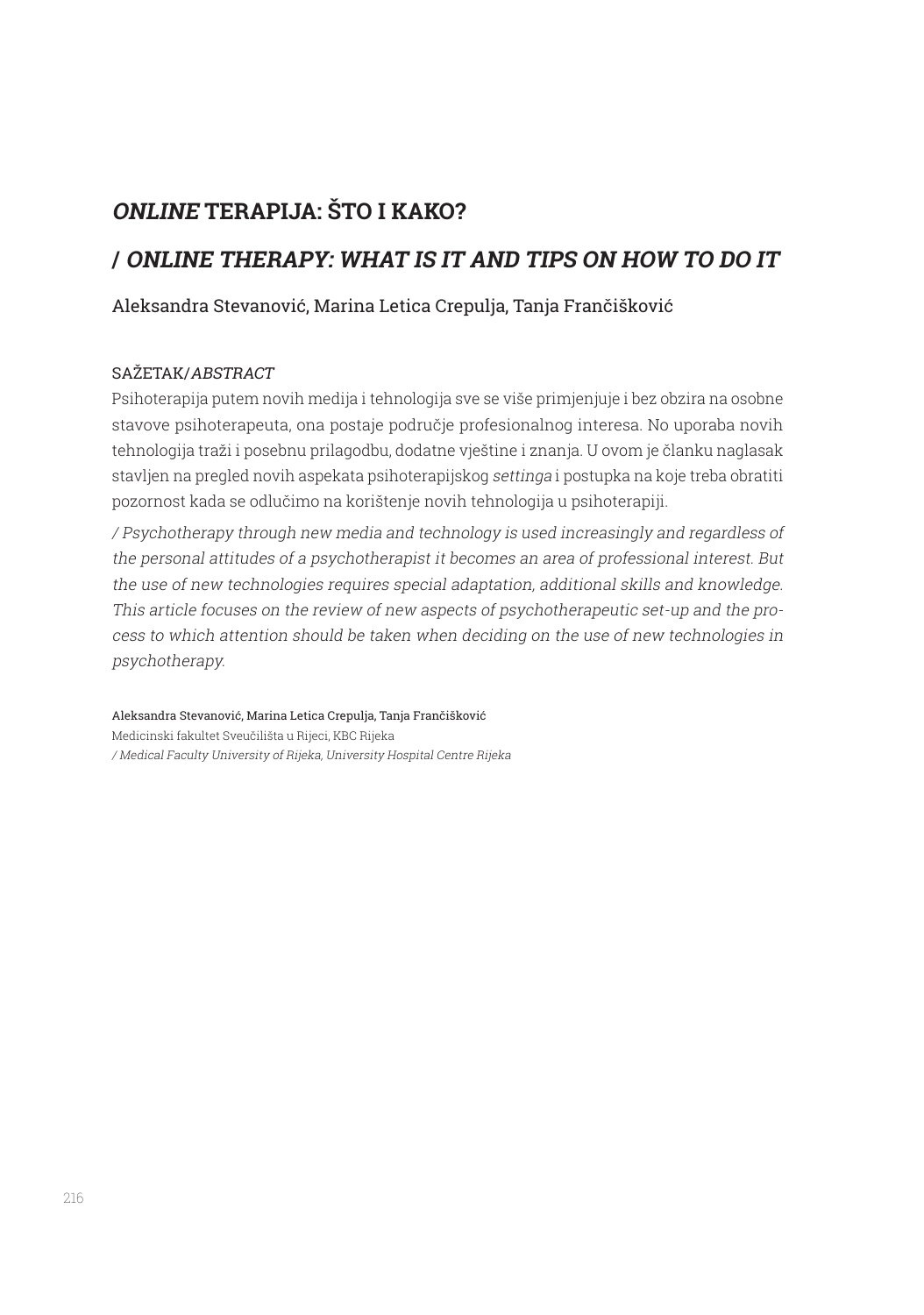### UVOD

Internet i moderna tehnologija značajno su utjecali na svakodnevni život. Na internetu tražimo sve, od kulinarskih recepta do zdravstvenih savjeta. Podaci iz 2016. godine pokazuju da 3,4 milijarde ljudi, gotovo polovica svjetskog stanovništva, ima pristup te aktivno koriste internet (1). Novije brojke govore da 77% Amerikanaca i 34% ostatka svijeta koriste neke oblike elektronske komunikacije (2). Istraživanje iz 2017. godine pokazuje da 77% hrvatskih kućanstava ima internet (3). Fox i Duggan su objavili da je u 2012. godini 72% američkih državljana pretraživalo internet o zdravstvenim informacijama a njih 26% je u tu svrhu koristilo društvene mreže (4).

Korištenje telekomunikacije u terapiji i savjetovanju nije nova pojava. Savjetovanje putem telefona u upotrebi je od 50-tih godina prošlog stoljeća te se i danas koriste telefonske linije za pomoć u kriznim situacijama a koje su se pokazala efikasnim (5). Mnogi naglašavaju da je i Freud koristio psihoterapiju putem sekundarnih sredstava kao što su pisma. Međutim, ovi oblici psihoterapije koje možemo nazvati "psihoterapija na daljinu" su donekle zastarjeli u odnosu na rapidni razvoj informacijsko i telekomunikacijske tehnologije (ITT) u posljednjih dvadeset godina. Od teških stolnih računala i elektroničke pošte sa sporim internetskim vezama u devedesetima, danas hodamo ulicama s pametnim telefonima veličine

#### INTRODUCTION

The internet and modern technologies have greatly influenced our daily living. We tend to consult the world wide web for almost anything, from culinary recipes to mental health advice. Data from 2016 shows that 3.4 billion of people, almost half of the world population, have access to the internet and are active users (1). Recent numbers show that 77% of Americans and 34% of the world population use electronic mechanisms as a form of communication (2). In Croatia, 77% of households have an internet connection as of 2017 (3). Fox and Duggan report that in 2012, 72% of US citizens looked for support and health care information online and 26% of Internet users used social media for health-related issues (4).

Using telecommunication in therapy and counselling is not new. Counselling over the telephone has been in use since the 50's of the last century, and even today telephone lines for crisis situations are in existence and still effective (5). Many like to point out that even Freud conducted psychotherapy through secondary means such as letters. However, these forms of psychotherapy from a distance, as we may call them, have become somewhat outdated with the rapid growth of information and communication technology (ICT) in the last twenty years. In the nineties we used the heavy desktop computers and e-mails with slow connections, and to-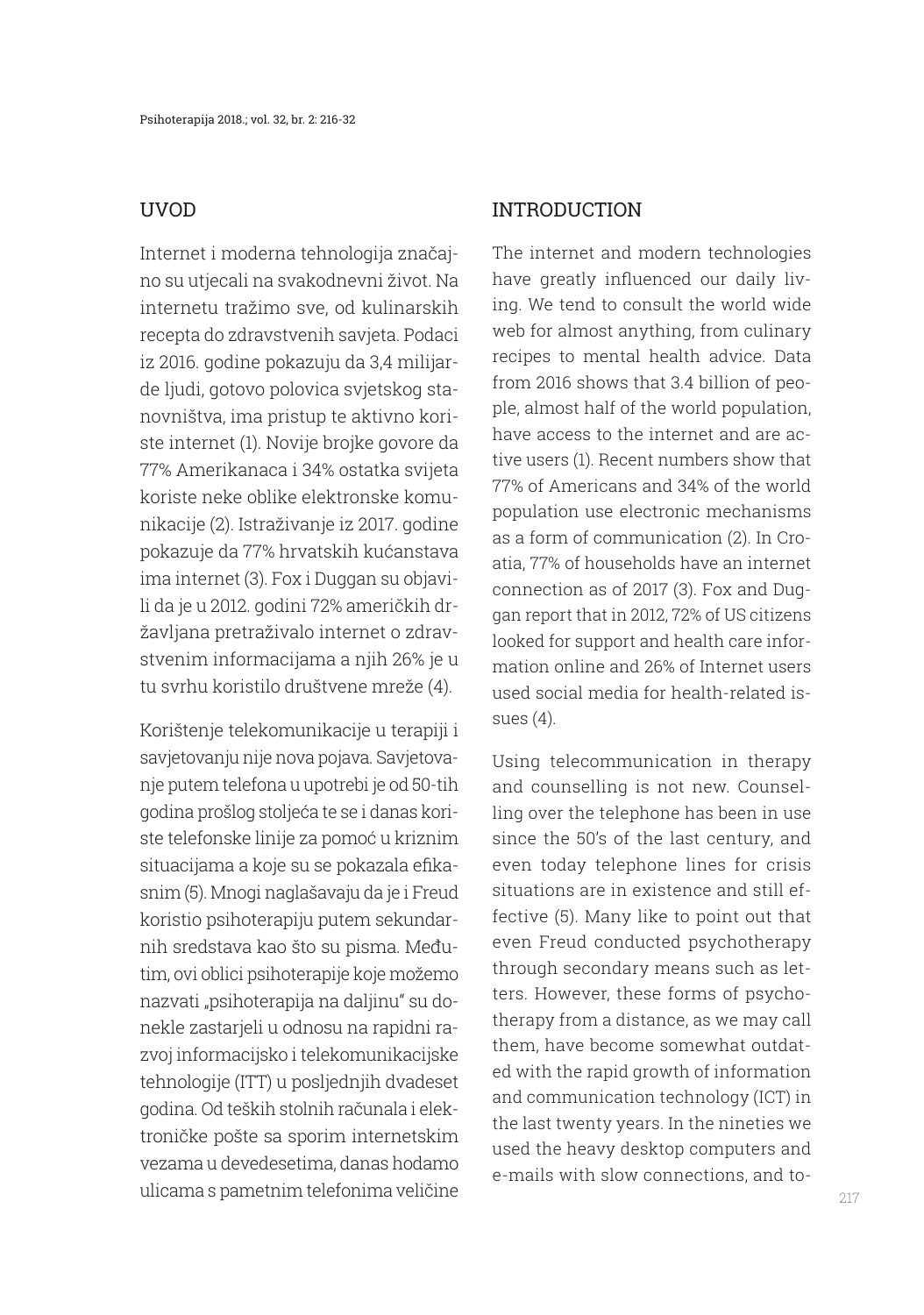

šake spojeni na Internet putem najbliže i najbrže bežične veze. Internet ili world wide web je nevidljiva mreža oko cijelog svijeta isprepletena ljudskom ponudom i potražnjom. Koliko je niti ili veza dnevno isprepleteno, toliko se istovremeno gasi ili napušta te je gotovo nemoguće izračunati koliko ima pružatelja online terapije na internetu. Nesumnjivo je da je potreba za ovom vrstom psihoterapije sve veća, što zbog porasta migracija uzrokovanih ratnim stradanjima ili motiviranih ekonomskim uvjetima, što zbog stresnosti svakodnevnog života, usmjerenosti mladih ljudi na ITT (tzv. digitalnih urođenika), itd.

### ONLINE TERAPIJA

Što je to online terapija? Da li je to isto ili različito od cyber-terapije, tele-medicine, tele-zdravlja, tele-psihijatrije, tele-psihologije, ITT potpomognute terapije, ili terapije putem kompjutera? Popis naziva koji se koristi kako bi se opisao koncept je podugačak i za sada ne postoji jedinstvenost u nazivlju. Neki od ovih naziva se odnose na djelomično preklapajuće koncepte a neki su i sinonimi, ovisno o literaturi (2, 6, 7). U ovom radu biti će korišten termin online terapija kao nadpojam, međutim ponekad je nemoguće izbjeći i druge nazive.

Jedna od definicija navodi da je "online savjetovanje svako pružanje mentalnih i zdravstvenih usluga, uključujući

day we walk on the streets connected to the internet with our hand-sized smartphones, using the fastest nearby wi-fi provider. The internet truly is an invisible web around the world created by supply and demand. As many threads/ links as there are created, just as many are abandoned or not working, which makes it difficult to calculate the number of providers of on-line psychotherapy. However, the demand for it grows each day with the rise in the number of people who are migrating, whether this is caused by conflicts or financial reasons, the stress of modern days life, the orientation of young people towards ICT, or something else.

#### ON-LINE THERAPY

So, what is online therapy? Is it the same thing as cybertherapy, telemedicine, telehealth, telepsychiatry, telepsychology, ICT-enhanced therapy or computer-mediated psychotherapy? The list of names used to describe the concept can go on and on without any universally accepted definitions. Some of these are partially overlapping concepts and some are synonyms, depending on who you ask (2,6,7). In this paper, the term online therapy will be used as an overarching concept, however, sometimes it is impossible to avoid other names.

"Online counselling is any delivery of mental and behavioural health services, including but not limited to therapy,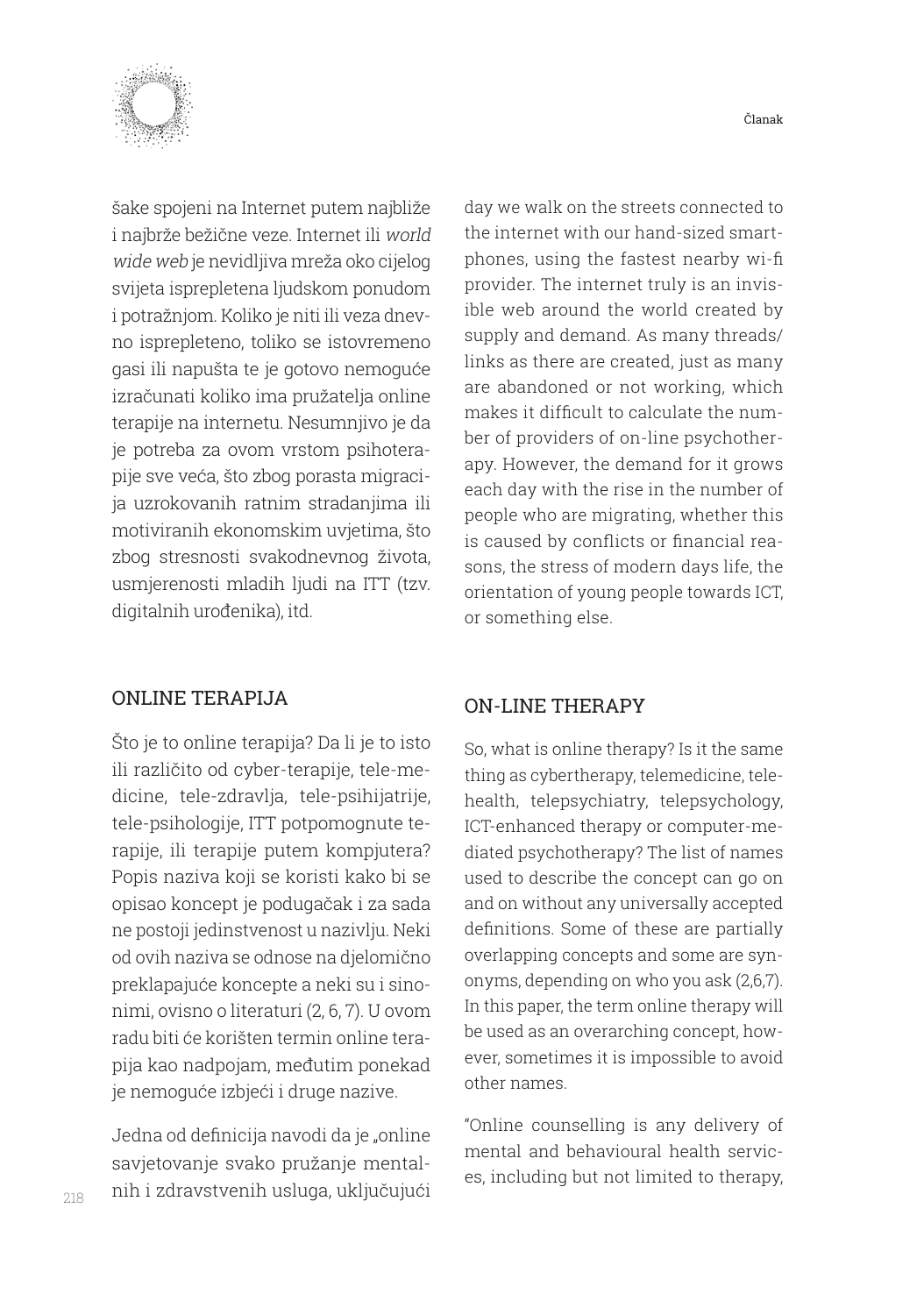ali ne ograničavajući se na terapiju, savjetovanje i psiho-edukaciju, od strane licenciranog praktičara klijentu u ne -licem u lice setingu a putem tehnologija komunikacije na daljinu, kao što su telefon, asinkroni e- mail, sinkronizirani chat i videokonferencija" (8).

Ova definicija navodi tri važne točke: telekomunikacijska i informacijska tehnologija, fizička udaljenost tj. različite lokacije na kojima se nalaze terapeut i klijent i licencirani praktičar/kliničar. Ali da li možemo reći da se svi oblici intervencija putem ITT ne odvijaju licem u lice kao što je slučaj u tradicionalnom okruženju? Videokonferencijski poziv omogućava da klijent i terapeut imaju vizualni licem-u-lice kontakt iako ne dijele istu lokaciju. Neki definiraju online terapiju kao oblik tele-zdravlja koje je pak definirano kao "uporaba informacijsko telekomunikacijske tehnologije kako bi se omogućio pristup zdravstvenoj procjeni, intervenciji, konzultacijama, superviziji, edukaciji i znanju" (9). Nickelson-ova definicija izbjegava termin licem-u-lice ali izostavlja važnu točku koja se odnosi na licenciranost onog a koji takve usluge pruža (9). Neka istraživanja su pokazala da samo manji dio pružatelja online terapije i savjetovanja uopće imaju ili se izjašnjavaju o svojoj akreditaciji ili obrazovanju iz području mentalnog zdravlja (10, 11).

Što sprječava certificirane terapeute da se uključe u online terapiju? Neki su

consultation and psychoeducation, by a licensed practitioner to a client in a nonface-to-face setting through distance communication technologies such as telephone, asynchronous e-mail, synchronous chat, and videoconferencing" (8).

This definition refers to three significant points: telecommunications and information technologies, physical distance, i.e. a separate location between the practitioner and the client, and a licensed practitioner. But can it be said that all forms of online therapy are non-faceto-face in comparison to the traditional method of providing therapy? A videoconference call is a face-to-face encounter, even though the participants do not share the same location.

Some define online therapy as a form of telehealth, which in turn is defined as "the use of telecommunications and information technology to provide access to health assessment, intervention, consultation, supervision, education, and information" (9). Nickelson's definition avoids the term face-to-face but it leaves out a rather important point of "licensed practitioner" (9). Some studies show that only a small number of online therapy and counselling providers have or account for their credentials or training in mental health issues (10,11).

What is stopping certified psychotherapists from engaging in online therapy? Some are just "old-school", some acknowledge online therapy but view it as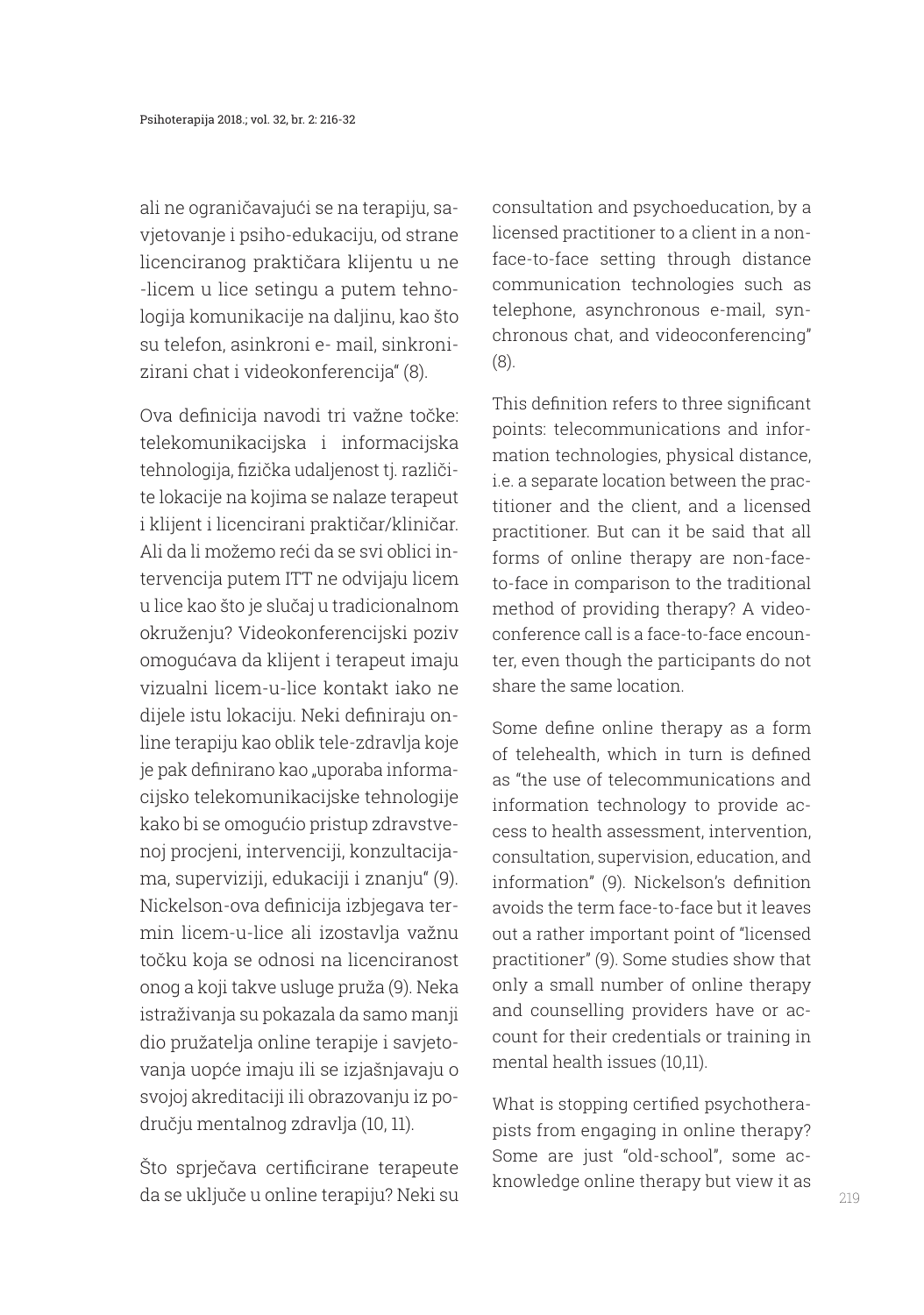

jednostavno "stara škola", neki uvažavaju online terapiju ali isključivo kao pomoćnu metodu i smatraju da nije, niti će ikada biti prava psihoterapijska metoda (6) premda dosada postoje brojne studije koje potvrđuju efikasnost ovog pristupa (12). Većina istraživanja efikasnosti online terapije odnosila su se na kognitivno-bihevioralnu terapiju ali postoje i brojna istraživanja koja potvrđuju da online savjetovanje i psihoterapija imaju sličan učinak te da uspješno repliciraju facilitirajuće uvjete koje postoje u tradicionalnom setingu neovisno o psihoterapijskom pristupu (13). Međutim, potrebna su nova istraživanja i snažniji empirijski dokazi koji bi dodatno utvrdili uspješnost i učinkovitost online terapije te kako bi se bolje razumjela facilitativna uloga ovog oblika psihoterapijskog rada (13).

Online terapija zahtjeva i dodatni set vještina kao što su vješto, brzo i točno tipkanje, upoznatost i efikasnost u radu sa stolnim i/ili prijenosnim računalom i poznavanje odlika interneta, pogotovo onih koji se odnose na sigurnost i povjerljivost podataka (14). Naravno, tu su i brojna etička pitanja koja prate ovo područje.

### KAKO RADITI ONLINE TERAPIJU?

Integracija IKT u psihoterapiju je u svojim začecima. Psihoterapeuti u Europi većinom se još uvijek oslanjaju

an auxiliary method and say it is not and will never be a proper psychotherapy (6) even though there are by now numerous studies confirming the effectiveness of the approach (12). Most research on the effectiveness of on-line therapy refers to cognitive behavioural therapy, but there are numerous studies that show on-line counselling and therapy can have a similar effect and can replicate the facilitating conditions of the traditional setting regardless of the therapeutic approach (13). However, future studies are needed in order to provide stronger empirical evidence, establish the efficiency and effectiveness of this form of counselling and better understand the mediating and facilitating role of this form of work (13).

Online therapy requires an additional set of skills such as a high level of typing skill, speed and accuracy, familiarity and efficiency with computers, smartphones, laptops and internet features, especially ones related to data security and record confidentiality (14). And, of course, there are several ethical issues regarding this field.

## (TIPS ON) HOW TO DO ON-LINE THERAPY?

Integration of ICT in psychotherapy is still in its beginnings. Psychotherapists in Europe still mostly rely on the traditional "couch" setting. Meanwhile, the European eHealth Action Plan 2020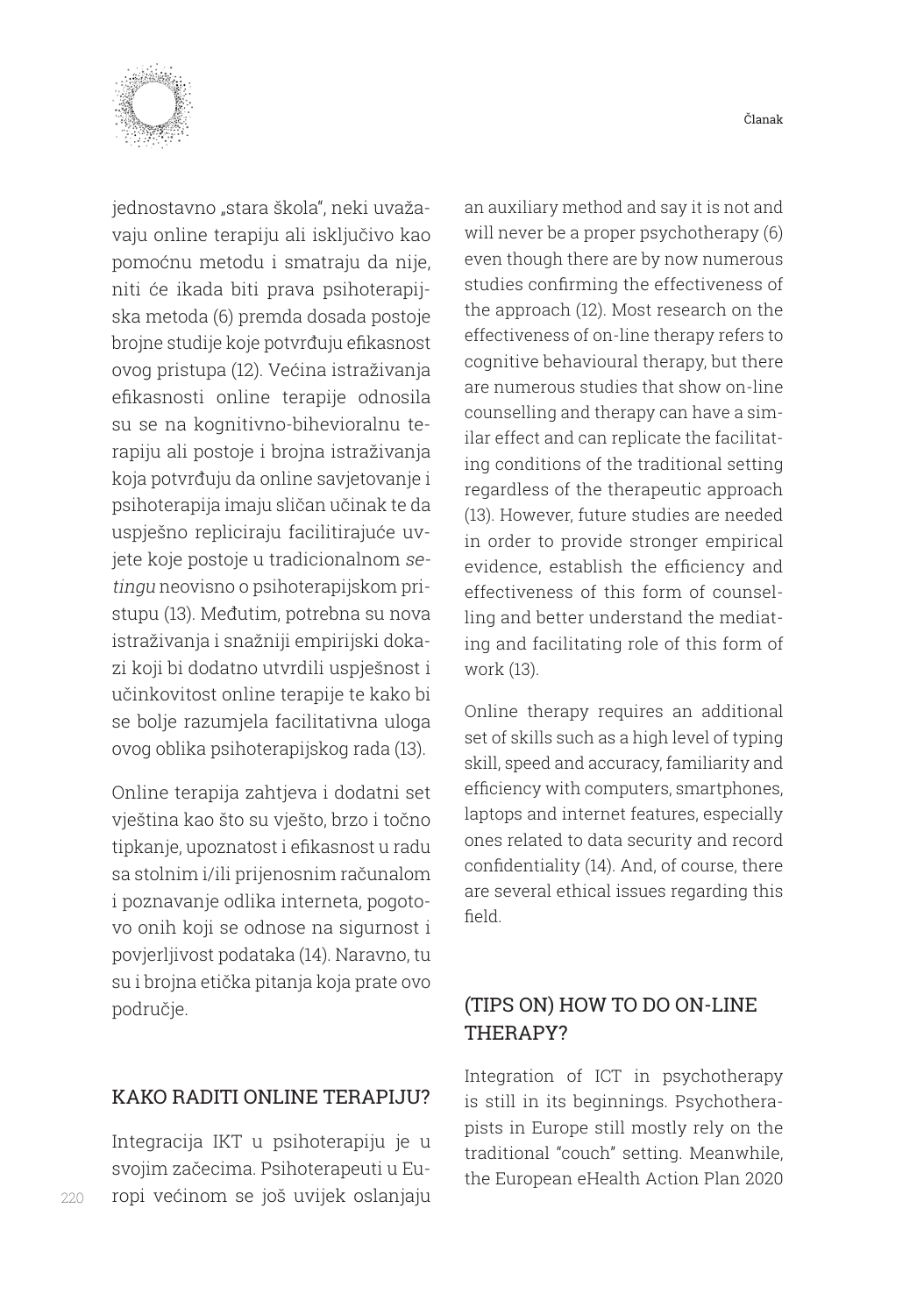na tradicionalni pristup. Istovremeno, Europski Akcijski Plan za eZdravstvo u 2020 godini usmjeren je na ostvarivanje punog potencijala i boljitka IKT-a u pružanju kvalitetnije zdravstvene skrbi kroz međunarodni elektronski sustav zdravstva. U sklopu Akcijskog plana eZdravstva, ali i pod utjecajem nedavnog migracijskog vala, Europska komisija je prepoznala potrebu za osvještavanjem potencijala informacijsko komunikacijske tehnologije u savjetovateljskim i terapijskim procesima. Projekt pod nazivom "Therapy 2.0 – E-savjetovanje i e-psihoterapija za digitalne urođenike" prihvaćen je u okviru Erasmus+ programa te je proveden u suradnji sedam zemalja u razdoblju od 2016 do 2018. godine. Cilj Therapy 2.0 projekta bio je ne samo podignuti svjesnost o potencijalima ITT već pružiti praktične smjernice, dati primjere postojećih dobrih praksi i ponuditi aplikaciju za pametne telefone. Više o samom projektu već je objavljeno u ovom časopisu, volumen 31, broj 2 (15). Projektni rezultati istraživanja potreba pokazuju da savjetnici, savjetovatelji, psihoterapeuti, učitelji, te drugi koji aktivno rade s izbjeglicama uglavnom imaju pozitivno iskustvo s internetskim i elektronskim alatima ali istovremeno iskazuju veliki interes za mogućnost trening i edukacijskih aktivnosti iz online intervencija, žele bolju razmjenu iskustava s kolegama koji već rade online terapiju ili savjetoaims at unlocking the full potential and the benefits of a fully mature and interoperable eHealth system in Europe. In the light of the EU Health plan and the recent immigration wave, the European Commission has recognized the need for raising the awareness of the potential of ICT-based approaches in therapeutic and counselling processes. A project entitled "Therapy 2.0 – Counselling and Therapeutic interventions with Digital Natives" was accepted under the Erasmus+ Programmes and was carried out in cooperation of seven partner countries during the period between 2016 and 2018. The goal of the Therapy 2.0 project was not only to raise awareness of the potentials of ICT but also to provide a practical guide to the different ways of how technology can be used, best practice examples, and a mobile application for smartphones. More on the project has already been published in Psihoterapija, Vol. 31, No. 2 (15). The project results on need assessments show that advisors, counsellors, therapists, teachers and people active in refugee care institutions mostly have a positive experience with e-tools but at the same time express strong interest in training activities on online interventions, a wish for a stronger exchange with colleagues who are already working with online tools and want better information on data protection, ethics and communication-specific aspects of different instruments. They have expressed their interest for an online collection of tried and tested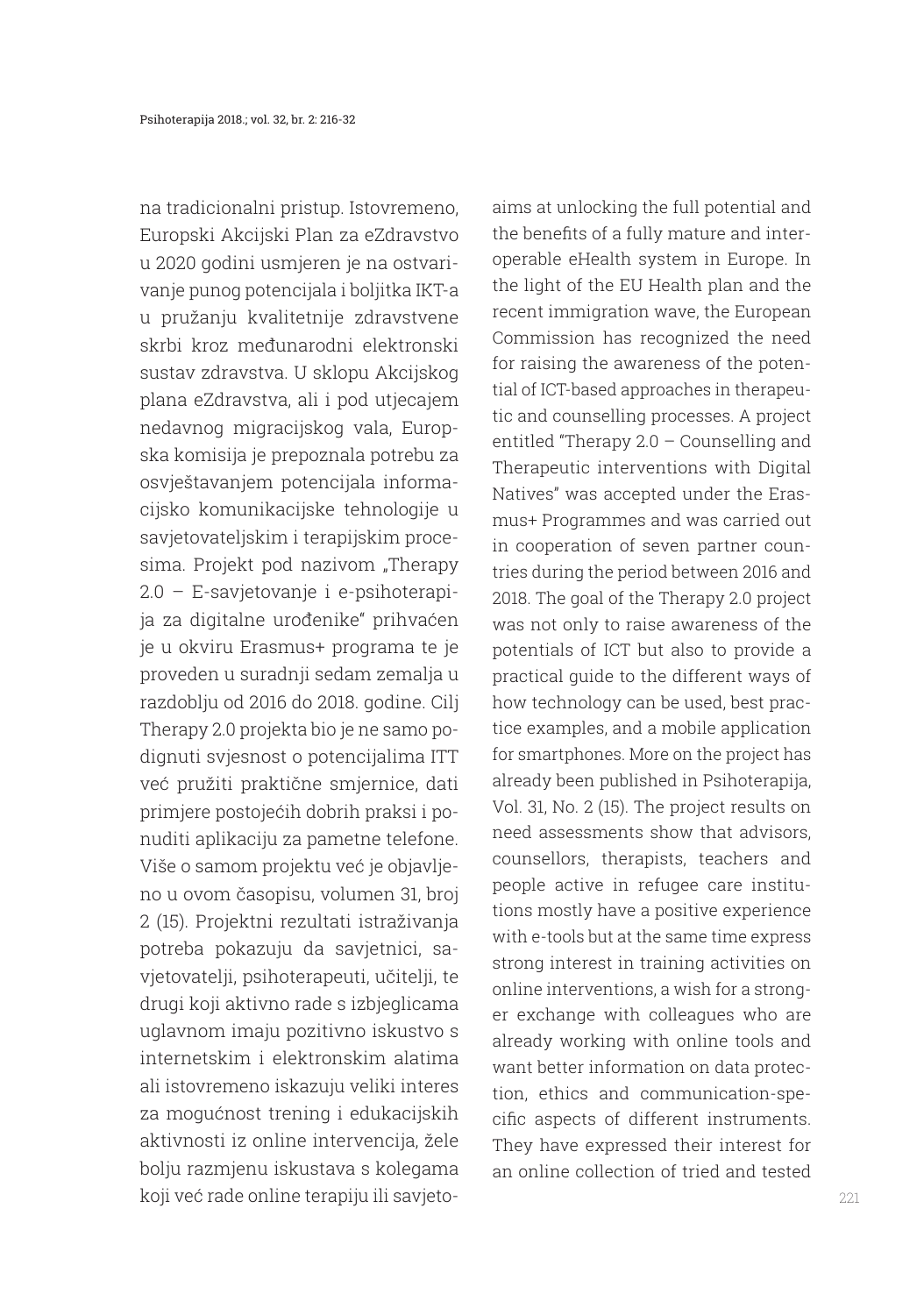

vanje, imaju potrebu za boljim znanjem iz područja zaštite podataka, etičkih pitanja i specifičnosti pojedinih komunikacijskih instrumenata. Dodatno, istraživanjem je dobiveno da postoji potreba za postojanjem platforme na kojoj se mogu naći provjereni i testirani instrumenti te potreba za postizanjem profesionalne akreditacije (16).

Prednosti online terapije su brojne: online zakazivanje susreta je brzo, lako i fleksibilno, nema potrebe za uputnicom, terapija se može odvijati na lokaciji koja odgovara klijentu umjesto odlaska u terapeutov ured, osobe koje su vezane uz kuću (npr. zbog bolesti) i one koje žive u udaljenim područjima na ovaj način imaju pristup terapiji, izostanak čekaonice omogućava diskreciju, itd. Online terapija može biti prvi korak u dopiranju do skupina koje su prepoznate kao one koje se teško uključuju u terapiju kao što su muškarci i adolescenti. Istovremeno, online terapija može nadopunjavati tradicionalne susrete i može poslužiti kao sredstvo putem kojeg procjenjujemo da li je terapija uopće adekvatna za tog klijenta (10, 17, 18).

Online savjetovanje i terapija nisu za svakoga. Ona može ne odgovarati klijentima koji i sami nisu upoznati s tehnologijom i onim klijentima koji su u teškoj krizi. U slučaju teške krizne situacije, online savjetovanje može biti korisno u smislu procjene stanja i odluke o budućim postupcima (7, 16).

instruments on an electronic platform and have expressed great interest in the possibility of acquiring a professional qualification (16).

The advantages of online therapy are many: the online booking of appointments is quick, easy and flexible, a referral might not be required, counselling and therapy can take place at the client's chosen location rather than going to an office, housebound clients and those living in remote areas can have access to therapy, no waiting rooms assures discreetness, etc. Online therapy can be the first step in reaching out to reluctant face-to-face target groups, such as men and adolescents. At the same time, online therapy can complement traditional sessions and the low-threshold service is a convenient way of seeing whether counselling or therapy is right for the client/ patient (10,17,18)

However, online counselling or therapy is not for everyone. It might not suit clients/patients who are not comfortable with technology or clients/patients who are in a severe crisis. However, in cases where there is a severe crisis, an initial e-counselling session could be useful to analyse the situation and decide on the next steps (7,16).

Obstacles to venturing into the world of online therapy are numerous, but three main themes stand out: technical competencies and safety, legal and ethical issues and economic and financial aspects.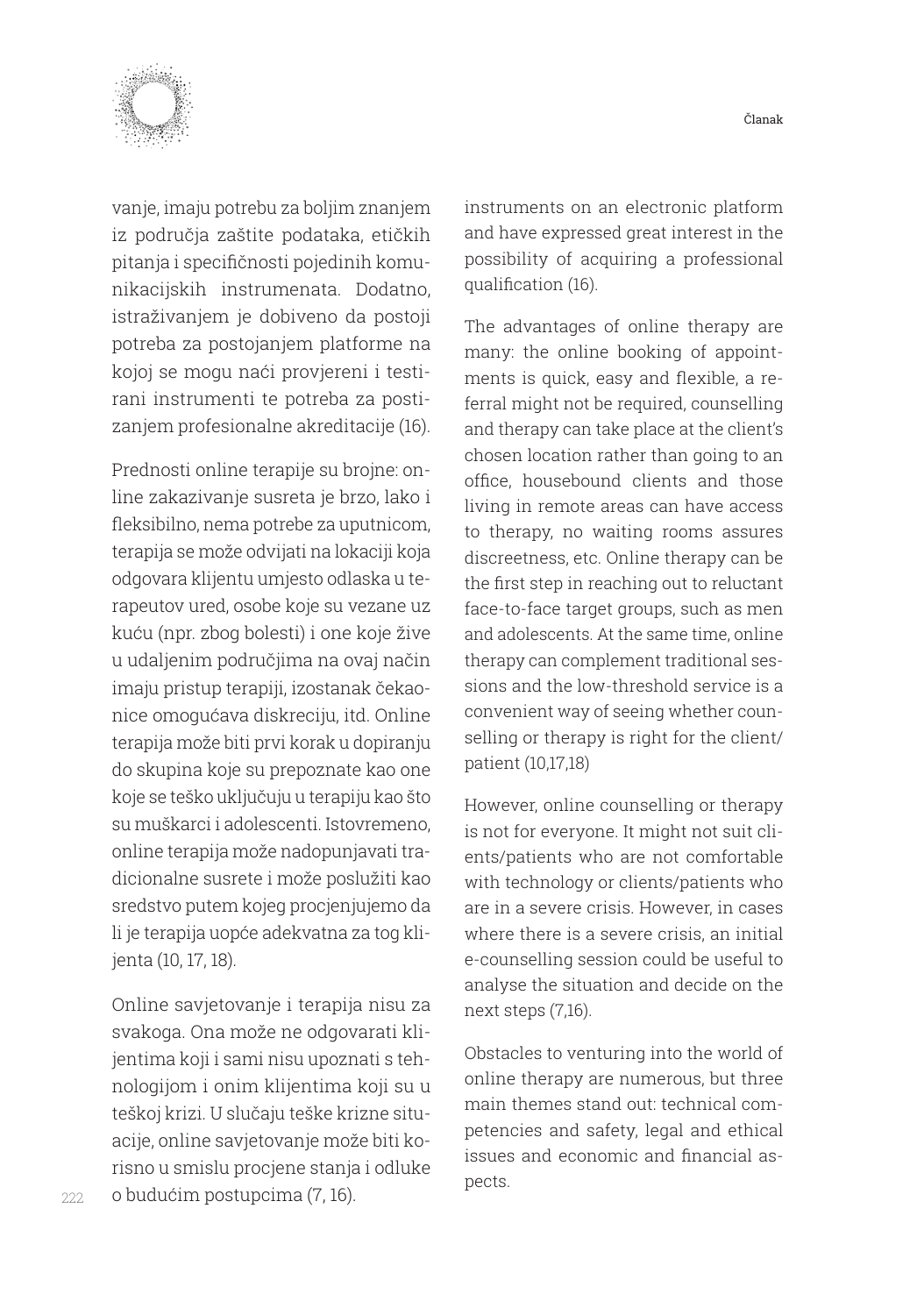Prepreke na putu upuštanja u online terapiju su mnogobrojne ali se ističu tri područja: Tehničke kompetencije i sigurnost, pravni i etički te ekonomski i financijski aspekti.

# TEHNIČKE KOMPETENCIJE I **SIGURNOST**

ITT je područje s izrazitim rastom te je teško pratiti nove internetske alate bilo da se radi o aparatima, aplikacijama ili internetu. Općenito ITT se mogu podijeliti na dvije skupine ovisno o njihovoj interaktivnosti. Web 1.0 su internetski alati starije generacije i odnose se na statične mrežne stranice i moderirane elektronske forume koji omogućavaju razmjenu mišljenja i/ili iskustava i stvaranje suradnji. Web 2.0 se odnosi na internetske alate nove generacije koji omogućavaju interaktivnu razmjenu. Neki od primjera Web 2.0 alata su društvene mreže (Facebook, Twitter, Instagram, etc.), Wikipedia, blogovi, mobilne aplikacije, YouTube, instant poruke (WhatsApp, Viber, Messenger, itd.) i videokonferencijske alate (Skype, FaceTime, HangOuts, BlueJeans, etc.)(19).

Online alati se dodatno mogu podijeliti na one koji koriste asinkronu i sinkronu komunikaciju. Sinkrona komunikacija se koristi kroz razmjenu medijskih sadržaja kao što su e-mail, forumi, sms, video zapisi na zahtjev ali sa fleksibilnim vremenskim okvirom. Fleksibilni

### TECHNICAL COMPETENCIES

ICT is a rapidly growing field and it can be difficult to keep track of new internet tools, whether it is tools (advice, gadgets) or applications, connections and different features. In general, ICT can be divided into two groups based on their interactivity. Web 1.0 refers to the internet tools of the older generations and refer to static web pages and moderated electronic forums which allowed the exchange of opinions/experiences and the forming of collaborations. Web 2.0 refers to the internet tools of the new generation that allow interactive exchange. Some of the examples of Web 2.0 are social networks (Facebook, Twitter, Instagram, etc.), Wikipedia, blogs, mobile applications, YouTube, instant messaging (WhatsApp, Viber, Messenger, etc.) and videoconferencing tools (Skype, FaceTime, HangOuts, BlueJeans, etc.) (19).

Online tools can be further divided into those that use asynchronous communication and synchronous communication. Synchronous communication is used when exchanging media content such as e-mails, online forums, SMS, videoclips on demand or when using web pages with a flexible timeframe. A flexible timeframe means that there is no need for the immediate response and the user follows his/her own rhythm and accesses the content when it suits them best. Synchronous communication is done through media (some of the same forms as in asynchronous communication, i.e. SMS, video and audio calls, but also vid-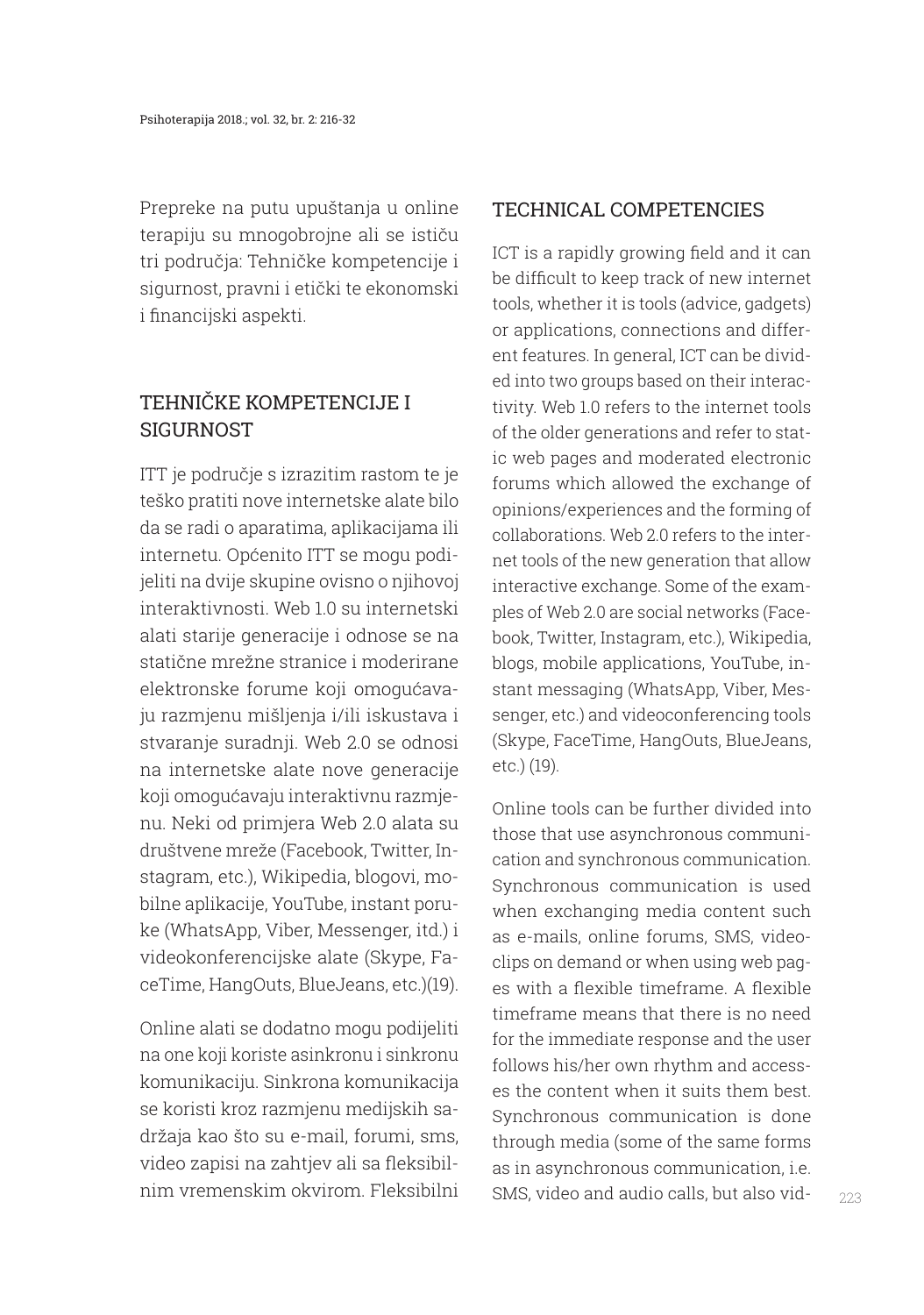

vremenski okvir znači da ne postoji potreba za trenutnim odgovorom i korisnik slijedi vlastiti ritam u pristupanju sadržaju tj. onda kada mu to najviše odgovara. Sinkrona komunikacija se odvija putem medija (neki su isti kao i kod asinkrone komunikacije npr. sms, video i audio pozivi, ali i specifični sinkroni mediji kao što je videokonferencija) u stvarnom vremenskom okviru (19, 20).

Online sigurnost je ključno pitanje online terapije. Općenito, sigurnost na internetu je jako niska i lako dolazi do kršenja povjerljivosti. Zlatno pravilo je da se otvaraju samo one mrežne stranice koji započinju s https:// i da se izbjegavaju stranice koje započinju s http://. Dodatno slovo "s" znači "siguran" (u engl. j. secure) i za te stranice se smatra da im se može vjerovati. Prilikom korištenja videokonferencijskog alata i kliničar i klijent trebali bi provjeriti da li alat koristi end-to-end enkripciju (e2ee). Endto-end enkripcija je oblik kodiranja podataka u tajni ključ koji primatelj dobiva kao "javni ključ". Javni ključ se zatim vraća pošiljatelju i kasnije se dekodira s "privatnim ključem". Zvuči i jeste komplicirano ali u stvarnosti alat (npr. Viber) to radi sam po sebi. Preporučljivo je dakle provjeriti da li videokonferencijski alat ima e2ee putem Internet pretrage u koju se ukucaju ključne riječi: "End to end encryption" zajedno s "Messaging Applications", "Video chat", "Voice chat", i nazivom planirane aplikacije eoconferences) but refers to communication in a real timeframe (19,20).

Online safety is a crucial question in online therapy. In general, online safety is rather low, and security and confidentiality can be easily breached. The golden rule is to open only pages that start with https:// and avoid the pages that start with http://. The additional "s" stands for "secure" and such pages are considered trustworthy. When using a videoconferencing tool, both the practitioner and the client should check if the tool uses end-to-end encryption (e2ee). End-toend encryption is a form of data coding into a secret key which the receiver receives as the "public key". The "public key" is then sent back to the sender and later the receiver decodes it with the "private key". It sounds (and probably is) rather complicated, but in reality the application (for example, Viber) does it by itself. It is recommended to check if your videoconferencing tool uses e2ee by conducting an internet search with the following keywords: "End to end encryption" along with "Messaging Applications", "Video chat", "Voice chat" and the name of apps or service planned to be used, e.g., "SKYPE encryption". In Croatia, Skype has become a synonym with videoconferencing tools because of its ease of use and free availability. But until last year, Skype did not use e2ee encryption, which is why video calls were recorded and could have been accessed by a third party for months afterwards. With greater demand for secure tools, Skype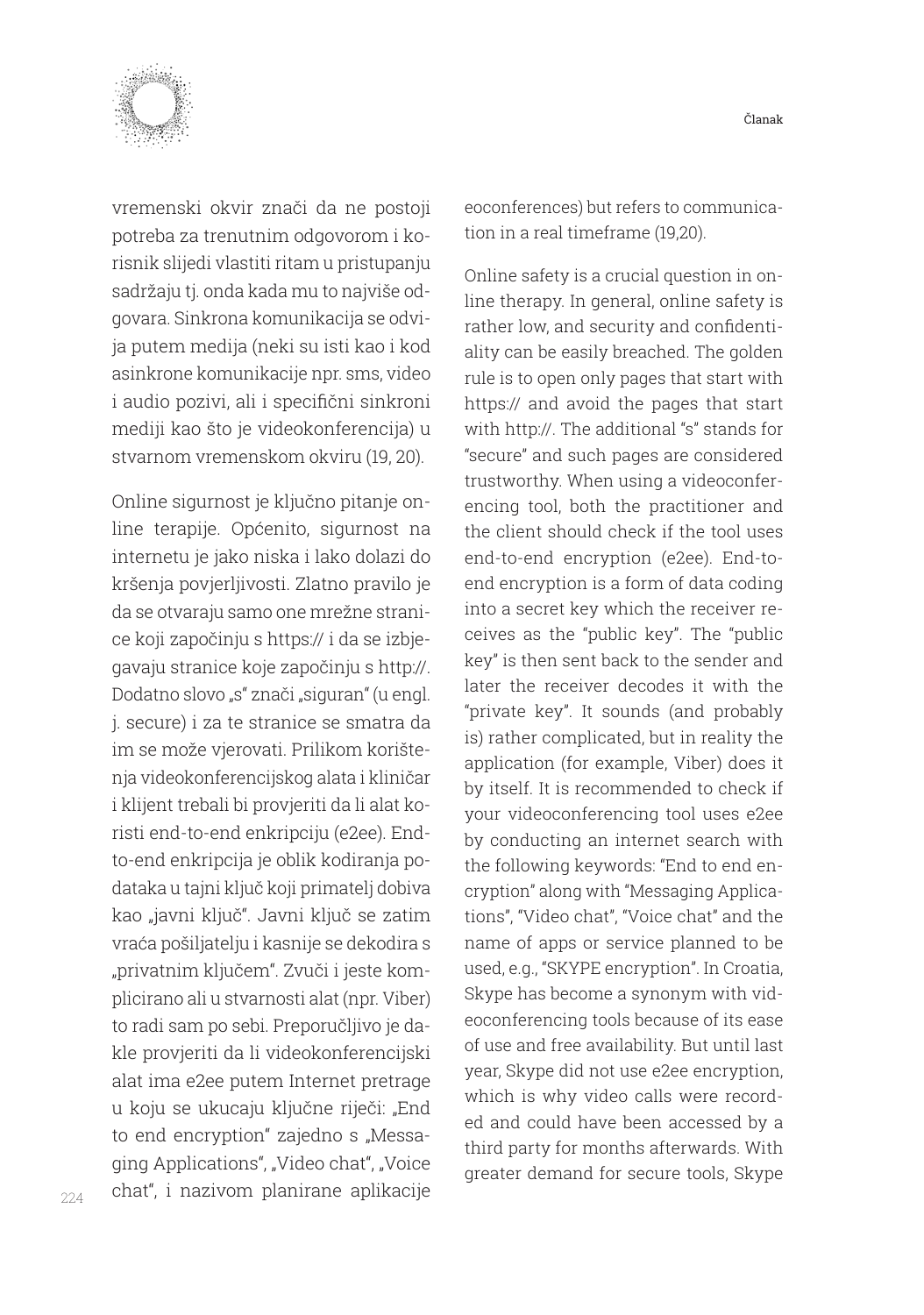npr., "SKYPE encryption". U Hrvatskoj, Skype je postao sinonim za videokonferencijski alat zbog jednostavnosti i besplatnog korištenja. Međutim, unazad godinu dana Skype nije koristio e2ee enkripciju te su videozapisi snimani i bili dostupni trećim osobama mjesecima nakon stvarnog razgovora. Zbog sve veće potražnje za sigurnim alatima, Skype i ostali videokonferencijski alati nadograđuju svoje karakteristike. Internet je stalno promjenjivo biće te je uvijek korisno provjeravati da li ima novih nadogradnji. Koristan savjet je da se uvijek koristi jedan te isti aparat (bilo da je to računalo, prijenosno računalo, tablet, pametni telefon i sl.) isključivo za svrhu online terapije a koji je zaštićen jakim sigurnosnim šiframa. Šifre treba redovito mijenjati. Preporuča se investirati u antivirusne programe i vatrozide te ih redovito nadograđivati (19). Kao zanimljivost važno je spomenuti da premda videokonferencijski pozivi u većoj mjeri simuliraju uvjete tradicionalnog pristupa u odnosu na druge oblike internetskih alata (s obzirom da omogućavaju kontakt očima i pružaju više neverbalnih znakova), istraživanjem koje je ispitivalo odnos komunikacijskog medija i iskrenosti dobiveno je da se laži javljaju u 14% e-mail, 27% licem u licem i 37% telefonskih razgovora (21). Također, tjelesna udaljenost i fleksibilno vrijeme kontakta kao npr. u email korespondenciji ili na online forumima ne umanjuje osjećaj osobne bliskosti (22).

and other videoconferencing tools are updating their features. The internet is an ever-changing entity and it is always useful to check for new updates. A useful tip is to have one designated device (laptop, computer, smartphone) for the purpose of online interventions, protected with strong passwords. Passwords should be changed on a regular basis. It is also recommended to invest in antivirus programmes and firewalls and to update them on a regular basis (19).

It is worthwhile to notice that even though videoconferencing simulates the traditional approach better when compared to other forms of e-tools used in therapy, as it allows eye contact and gives more non-verbal clues, a study on the relationship between communication media and honesty showed that the frequency of lies is 14% in emails, 27% in face-to-face communication and 37% in telephone communication (21). Also, physical distance and the flexible time of contact such as in email correspondence and online forums does not affect the feeling of personal closeness (22).

#### ETHICAL AND LEGAL ISSUES

Some examples of the identified ethical issues are: confidentiality, licensing of practice, validity of data delivered via digital networks, client's and counsellor's identification, credentials, crisis interventions and risky clinical situations, adequacy of counsellor interventions, po-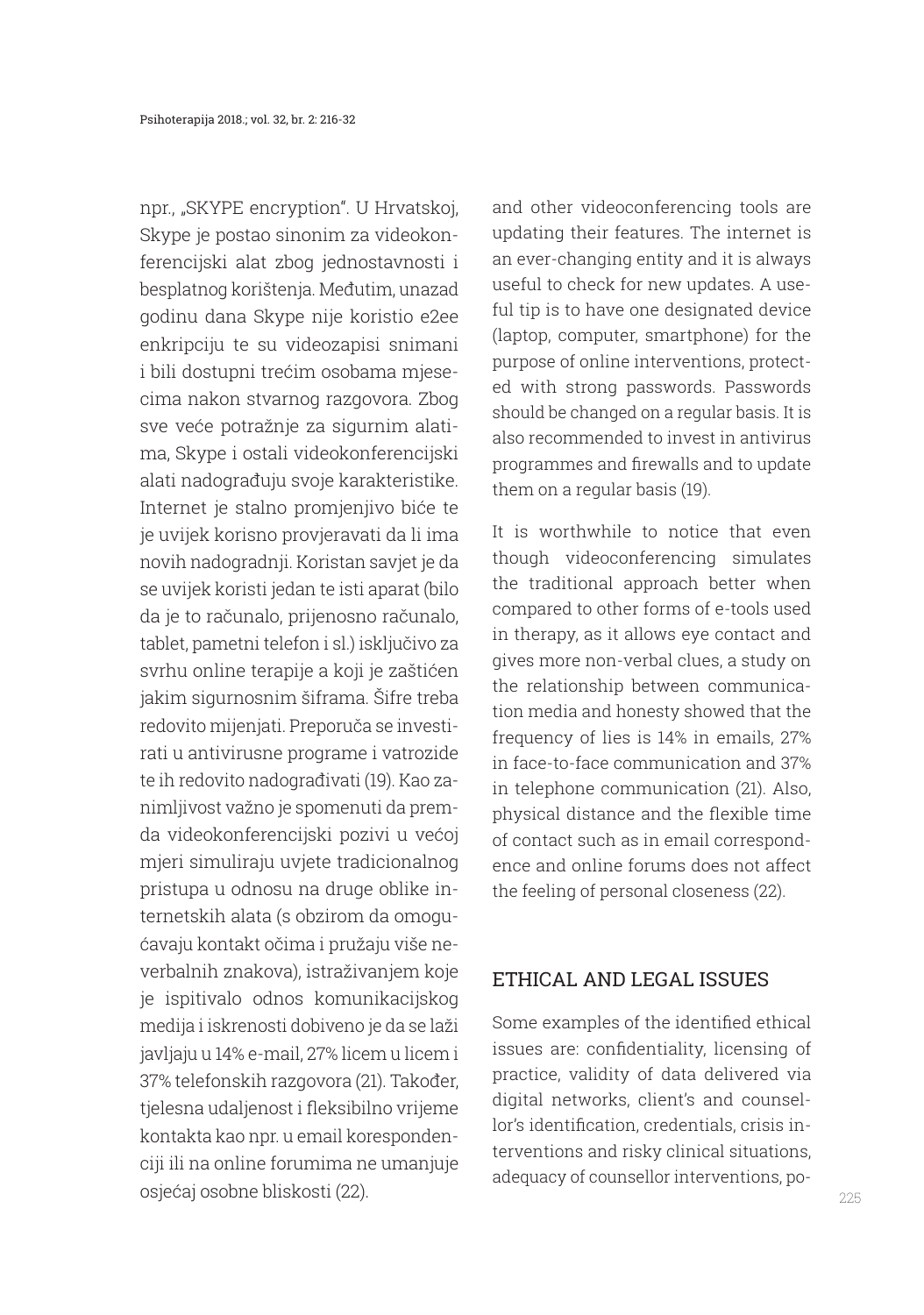



### ETIČKI I PRAVNI ASPEKTI

Primjeri prepoznati etičkih pitanja su: povjerljivost, licenciranost terapeuta, pouzdanost podataka dostavljenih putem digitalnih mreža, identifikacija klijenta i terapeuta, akreditacija, primjerenost intervencija, potencijalna zlouporaba software-skih aplikacija, jurisdikcija, pitanja privatnosti, utjecaj na terapijski odnos te općenito razvoj terapijskog odnosa (7, 20, 23).

Općeniti savjet je da je potrebno pratiti deonotološke principe i Etičke kodekse vlastitog nacionalnog stručnog/ profesionalnog tijela. Američko udruženje psihologa (APA) je 1995. godine u svojem Etičkom kodesu opisalo ponašanja koja se odnose na terapeute koji koriste telefonske, telekonferencijske i internetske usluge. Iste godine standarde za online praksu razvio je i Nacioanlni odbor za ovlaštene savjetovatelje (National Board for Certified Counsellors-NBCC) a u 1997. godini je to učinilo Međunarodno društvo za mentalno zdravlje online (International Society for Mental Health Online - ISMHO) kreiravši smjernice za etičnu praksu u online savjetovanju (13). Međutim, profesionalna udruženja u većini zemlja nemaju slične dokumente niti regulativne smjernice. Europsko Udruženje Psihoterapeuta (European Association for Psychotherapy-EAP) oformilo je radnu skupnu koja aktivtential misuse of software applications, identified jurisdiction, a lack of awareness of location-specific factors, privacy concerns, impact on the therapeutic relationship and issues concerning the development of a therapeutic relationship (7,20,23).

General advice is to follow the Deontology and Code of Ethics of your own National Professional Association. In 1995, the American Psychology Association Ethics Board described the ethics code as applicable to therapists using telephone, teleconferencing and internet services; the National Board for Certified Counsellors (NBCC) developed standards for online practice; in 1997, the International Society for Mental Health Online (ISMHO) produced guiding principles for the ethical practice of online counselling (13). However, professional associations in many countries still have very little to say about regulating this activity. In Europe, there is an ongoing effort on behalf of the European Psychotherapy Association to create a uniform norm for all associated European Psychotherapy Societies. All practitioners should closely follow the law on the General Protection of Data Regulation that was accepted by all EU countries in May 2018.

The experiences of colleagues, previous studies and existing Ethical codes are of great help with many of the problematic issues. A well-prepared Informed consent can cover many of the ethical issues dealing with data protection, credentialism, breach of confidence, mal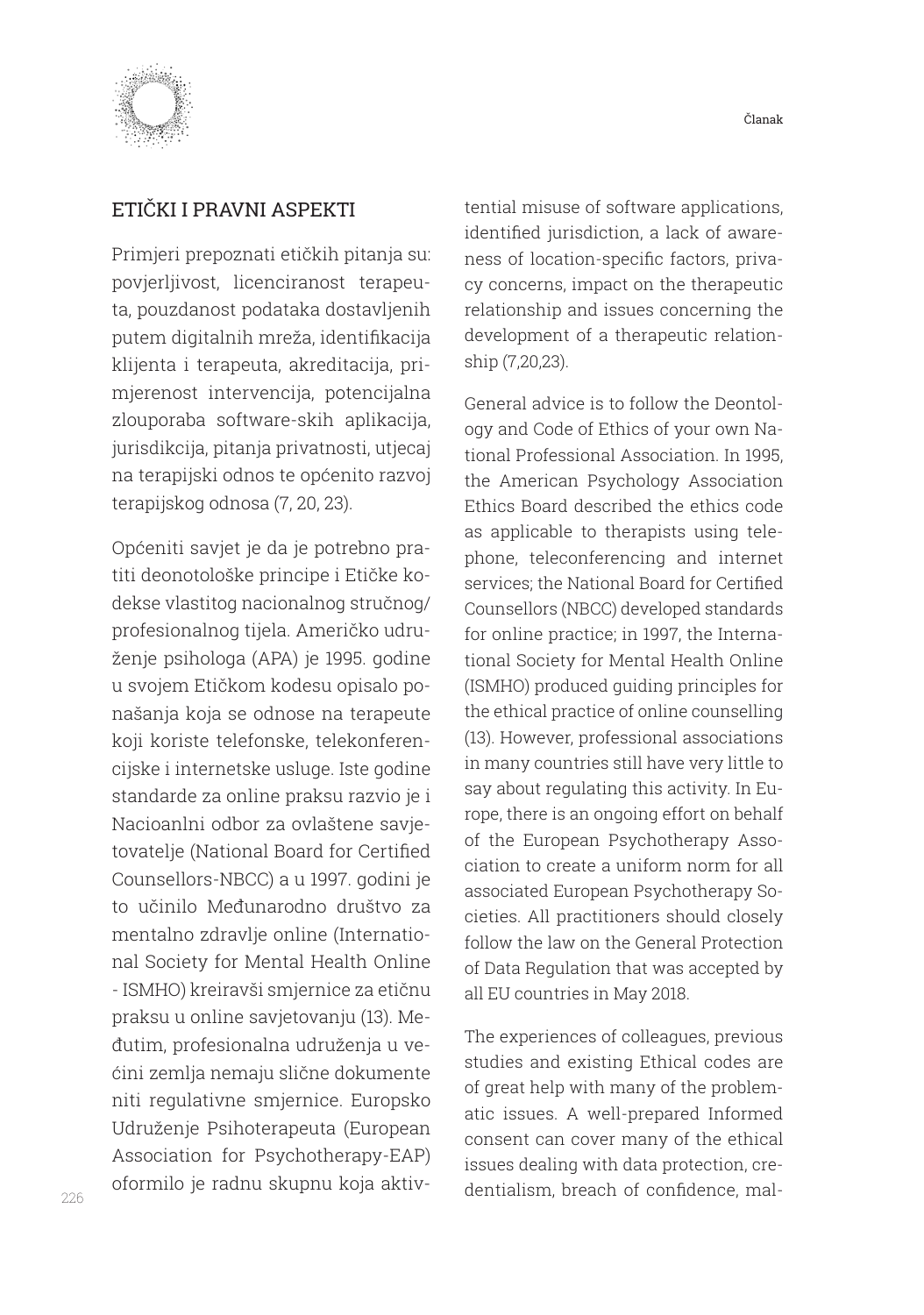no radi u smjeru kreiranja uniformnih etičkih normi za online psihoterapiju.

Osobna iskustva kolega, ranije studije te postojeći etički kodovi od velike su pomoći u nošenju s etičkim pitanjima. Dobro pripremljen informirani pristanak može pokriti mnoga etička pitanja a koja se odnose na zaštitu podataka, vjerodostojnost, kršenje povjerenja, postavljanje granica (trajanje seansi, dane, kontakt s terapeutom izvan seansi, npr. putem društvenih mreža), itd. Ako je moguće, prvi kontakt trebao bi biti tradicionalni susret licem u lice kako bi se izbjeglo pitanje identiteta. Pravo na privatnost je neophodno, ali terapeut ima pravo zatražiti osnovne podatke kao što je adresa zbog kriznih situacija do kojih može doći tijekom terapije i zbog naplate usluga. Kako bi dodatno osigurali privatnost i povjerljivost, preporučeno je uvijek koristiti isti uređaj, često mijenjati zaštitne zaporke (terapeut i klijent) i dogovoriti se o znaku prepoznavanja kako bi onemogućili da netko drugi preuzme identitet klijenta ili terapeuta. Neispravno funkcioniranje internetske veze i tehnički problemi su česti te mogu uzrokovati nelagodu i zbrku u terapeutskom odnosu. Postupak u takvim slučajevima treba dogovoriti unaprijed: tko će prvi kontaktirati, u kojem vremenskom okviru i putem kojeg dodatnog sredstva (SMS, telefonski poziv, e-mail). Pitanja nadležnosti općenito se odnose treatment, setting of boundaries (duration of sessions, days off, contact out of therapy such as through social networks), etc. If possible, the first contact should be in done in a face-to-face meeting in order to avoid the issue of identity. The right to privacy is an essential one but the therapist has the right to ask for the basic info such as the home address, as it is important for crisis situations which may arise during treatment, as well for the purposes of payment. To further ensure privacy and confidentiality, it is recommended to always use the same device, frequently change the protection passwords (which applies to both the therapist and the client) and agree on a recognition code so as to prevent someone else from taking over their identity. Loss of internet connection and technical problems are frequent and can cause distress and confusion in the therapeutic relation. The procedure in such cases should be agreed upon in advance: who makes the first contact, in what timeframe, through which additional medium (SMS, phone call, e-mail). Jurisdiction issues are in general related to the place of residence of the client and the therapist (7,20,23,24). In cases when the therapist and the client do not reside in the same country, the therapist should educate himself/herself on the legal restrictions of both jurisdictions (7,20,23,24). For example, in the USA one can only engage in online interventions if both are residents in the same State, while in Italy it is against the law to provide on-line therapy to minors.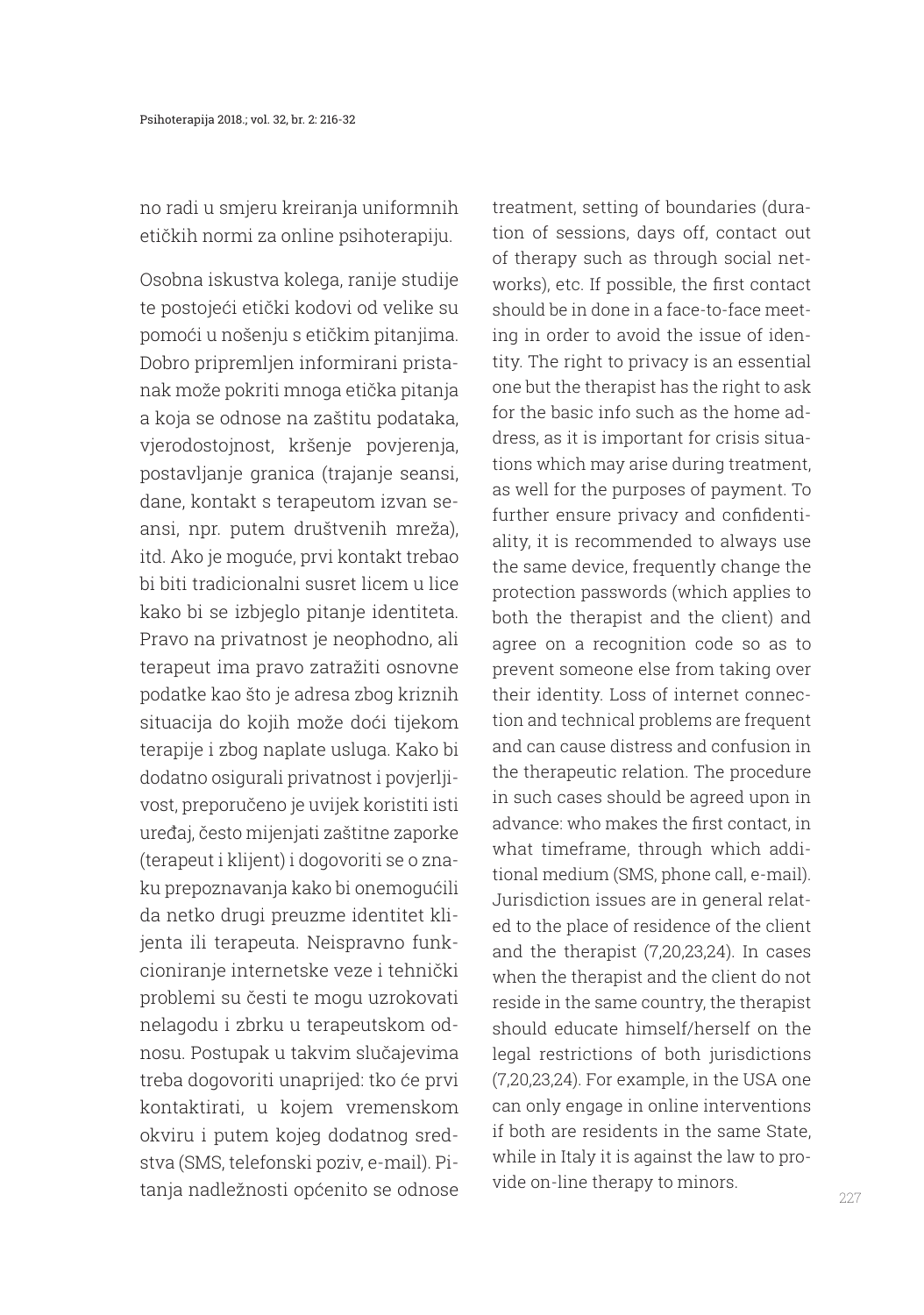

na mjesto stanovanja klijenta i terapeuta (7, 20, 23, 24). U slučajevima kada terapeut i klijent ne žive u istoj zemlji, terapeut se treba educirati o zakonskim ograničenjima obje zemlje (7, 20, 23, 24). Na primjer, u SAD-u legalno je raditi online terapiju samo ako su terapeut i klijent iz zemlje unutar SAD-a, dok je u Italiji protiv zakona pružati online terapiju maloljetnicima.

# EKONOMSKI I FINANCIJSKI ASPEKTI

Psihoterapeuti nerado govore o plaćanju ili troškovima svojih usluga iako, kao i svaka druga zdravstvena usluga, ona nije besplatna. U većini europskih zemalja, online terapija nije na popisu zdravstvenih usluga koje pokriva zdravstveno osiguranje. U privatnoj praksi sve usluge, uključujući i online usluge, moguće je (na)platiti u većini slučajeva, osim kada terapeuti rade kao koncesionari ili pružaju određene zdravstvene usluge kao dio javne zdravstvene mreže ili besplatno u neprofitnom kontekstu. Terapeuti ili savjetnici stoga trebaju informirati potencijalne klijente, koje usluge su besplatne a koje treba platiti. S druge strane, klijenti se moraju informirati o tome koje online usluge mogu djelomično nadoknaditi putem zdravstvenog osiguranja (25). Da bi se izbjegli nesporazumi, pravila plaćanja trebaju

### ECONOMIC AND FINANCIAL **ASPECTS**

Psychotherapists are reluctant to talk about the payment or costs of their services, even though like any other health service it is not free. In most European countries, online therapy is not on the list of healthcare services covered by health insurance. In private practices, all services, including online services, can be charged for in most cases, except when therapists work as concessionaires and provide certain health services as part of a public health network or for free in a non-profit context. Therapists or counsellors therefore need to inform potential patients and clients on which services are free and which need to be paid for. On the other hand, clients need to inform themselves on which online services can be (partially) reimbursed by health insurance companies (25).

To avoid any misunderstandings, the payment rules should be communicated clearly and in advance. Just like in a traditional setting, clients need to understand what is expected of them and when: what types of payments are accepted, what the payment plan is, whether there is a sliding scale and under what circumstances, what is considered a late payment, what happens if the client does not pay, how the therapist sends an invoice (via e-mail or print). Payment policies need to be made transparent for the client, either on a website or sent by mail before the first session. Some therapists and counsellors charge a deposit before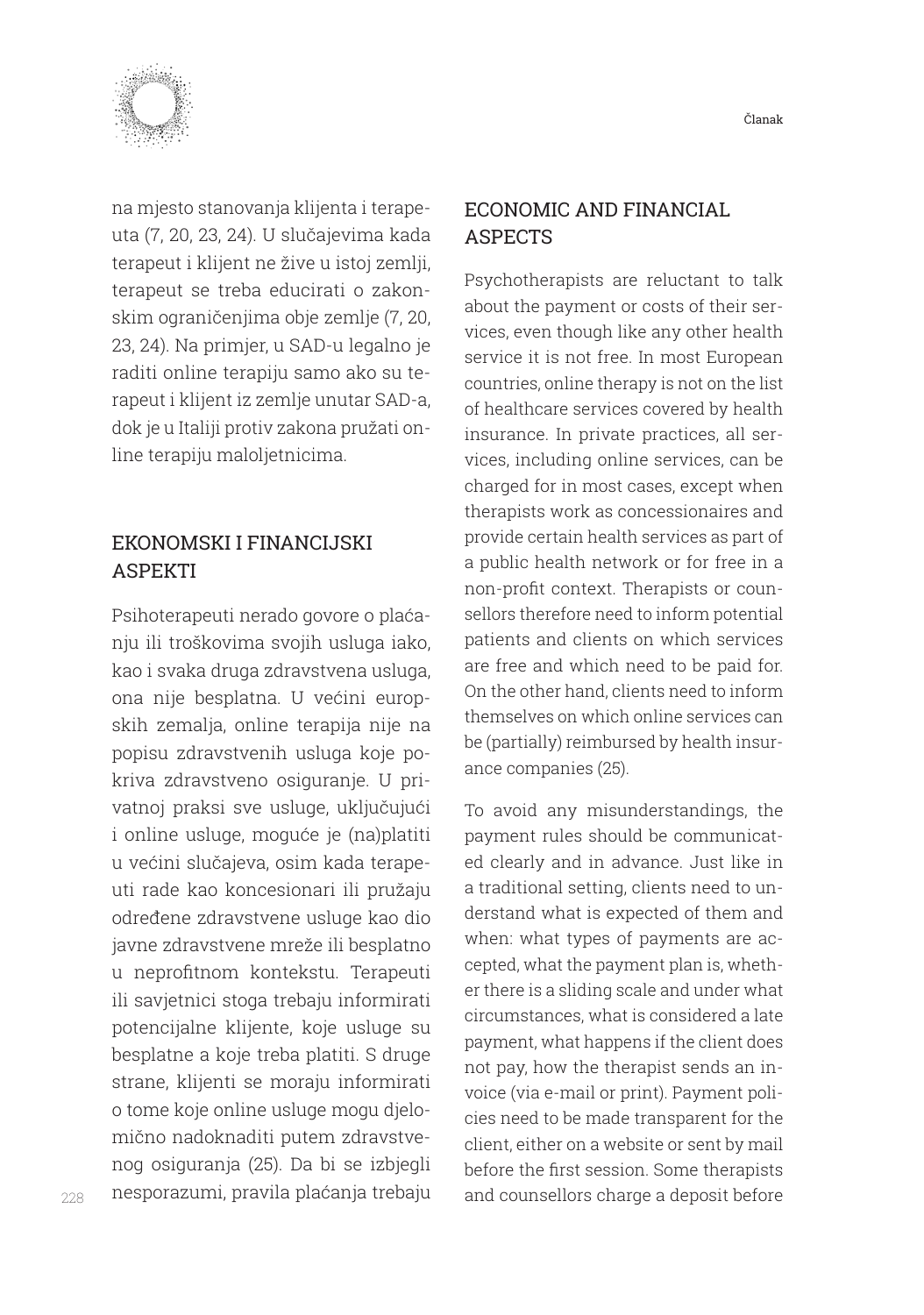biti jasna i unaprijed objašnjenja. Baš kao u tradicionalnom okruženju klijenti moraju razumjeti što se očekuje od njih i kada: koji oblici plaćanja su prihvaćeni, koji je plan plaćanja, postoji li klizni cjenik i pod kojim okolnostima, što se smatra kašnjenjem, što se događa ako klijent ne plati, te koji se oblik računa dostavlja (putem e-maila ili papirnati). Način plaćanja mora biti transparentan za klijenta bilo na mrežnoj stranici ili biti poslan elektronskom poštom prije prve seanse. Neki terapeuti i savjetnici naplaćuju depozit prije dogovorene seanse a koji može biti naknada u slučaju kasnog otkazivanja ili u slučaju nepojavljivanja. Depoziti također mogu obeshrabriti klijente da preskaču dogovorene online susrete. Postoje različiti i sigurni načina plaćanja putem interneta, ali treba biti svjestan da gotovo sve vrste prijenosa novca osim Bitcoina uključuju osobne podatke o klijentu. Neki od dostupnih mrežnih načina plaćanja su: kreditne kartice, NetBanking, PayPal, Authorize.net, Checkout, Bitcoin, plaćanje mobilnim telefonom. Svaki dan se pojavljuju nove mogućnosti i treba tražiti i koristiti onu koja najbolje odgovara terapeutu i klijentu (25).

Jedno od važnih pitanja je koliko naplatiti online terapiju. Odluka o cijeni online seanse može se razlikovati od cijene tradicionalne seanse. Prilikom formiranja cijene u obzir treba uzeti cijenu profesionalne stručnosti i trošthe appointment, which can be a fee due to a late cancellations or absence. Deposits can also discourage clients from skipping sessions.

There are many different ways of paying through safe online services, but one should be aware that almost all types of money transfers beside Bitcoin involve personal information about the client. Some of the available online ways to pay are: credit cards, NetBanking, PayPal, Authorize.net, Checkout, Bitcoin and Mobile phone payment. Every day, new possibilities arise, and one should look for the one that suits him/her the best (25).

One of the important questions is how much to charge for online therapy. Deciding on the price of on-line service can be different from the price of traditional sessions. One should consider the price of professional expertise and the additional cost of taxes and contributions like in the traditional setting, but also include the price of the internet connection, regular maintenance of appliances and antivirus software. Unless one is an ICT enthusiast, it is probably necessary to pay for good IT services (25).

More information and tips on the abovementioned topics and other ones related to on-line therapy can be found on the Therapy 2.0 Project website, https:// www.ecounselling4youth.eu. The results of the project are not only the Guidelines for Advisors, Counsellors and Therapists on the Utilization of Online Interventions, but also examples of best practices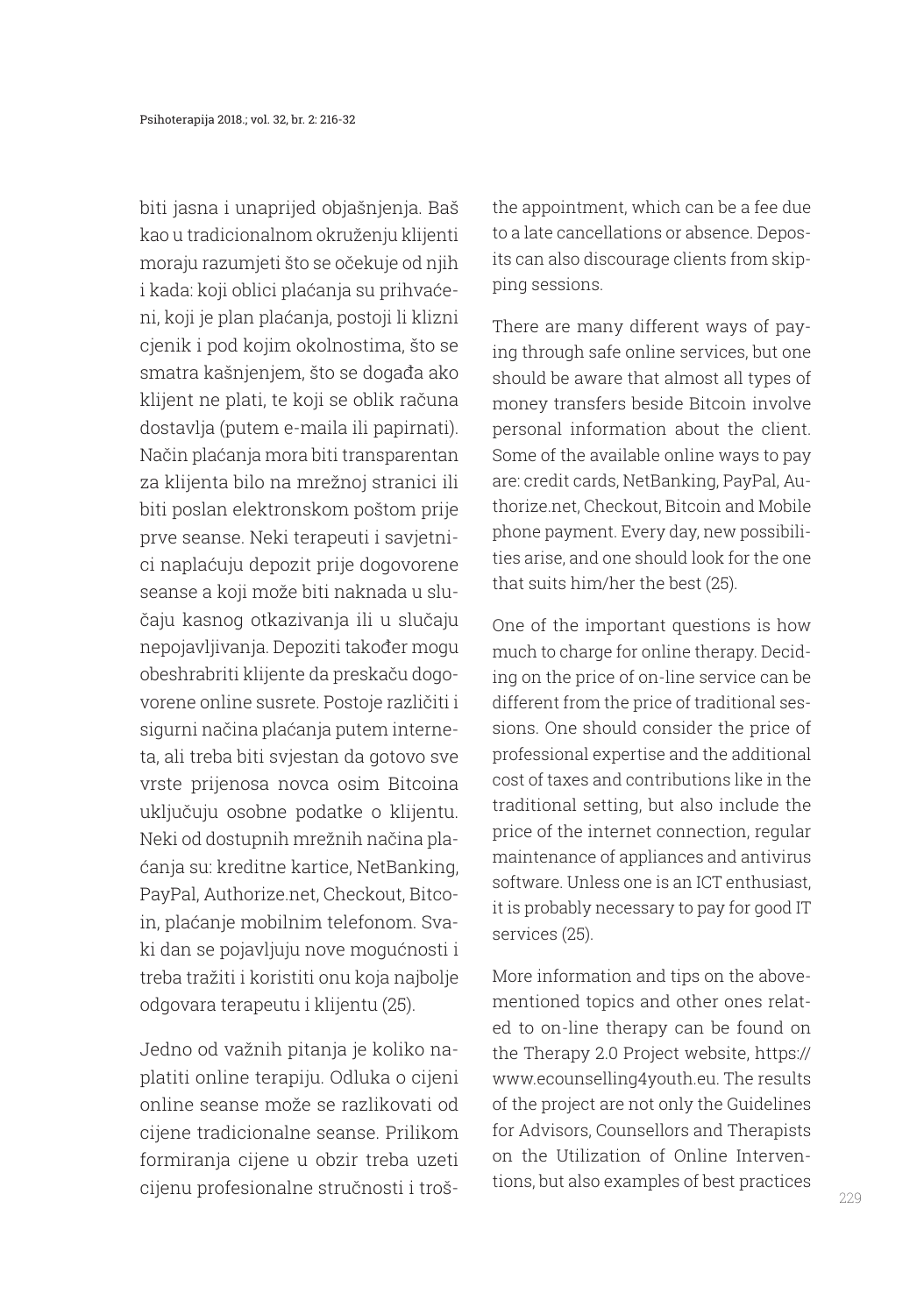

kova poreza i doprinosa kao u tradicionalnom okruženju, ali i troškove interneta, redovitog održavanja uređaja i zaštitnih programa. Ako netko nije zaljubljenik u internet i tehnologiju, vjerojatno će morati platiti usluge informatičkog stručnjaka (25).

Više informacija i savjeta o gore spomenutim i drugim temama vezanim uz on-line terapiju možete pronaći na web stranici Therapy 2.0 projekta: https:// www.ecounselling4youth.eu. Rezultati projekta nisu samo Smjernice za savjetnike, savjetnike i terapeute o korištenju online intervencija, već i primjeri najboljih praksi u cijelom svijetu, trening materijali i mobilna aplikaciju. Svi materijali su besplatni.

throughout the world, training materials, and a mobile application. All materials are for free.

### CONCLUDING REMARKS

There is a growing demand for on-line interventions, especially among the young "digitally native" population and otherwise hard to reach population. The integration of ICT is at the same time promoted by the eHealth Action plan. In other words, on-line therapy is here to stay. Research on existing on-line practices and interventions has shown that online therapy is effective, and that the client-therapist relationship can develop. Future efforts should be applied to creating a certified training curriculum and uniform ethical codes.

## ZAKLJUČNI KOMENTAR

Postoji sve veća potražnja za online intervencijama, posebice među mladom "digitalnom" populacijom i inače teško dostupnom populacijom. Integraciju IKT-a istodobno potiče europski akcijski plan e-Zdravstva. Drugim riječima, online terapija je ovdje, i neće nestati. Istraživanja postojećih on-line postupaka i intervencija pokazalo je da je on-line terapija učinkovita i da je moguće razviti odnos klijent-terapeut. Budući napori trebali bi se usmjeriti u stvaranju certificiranog kurikuluma i jedinstvenih etičkih smjernica.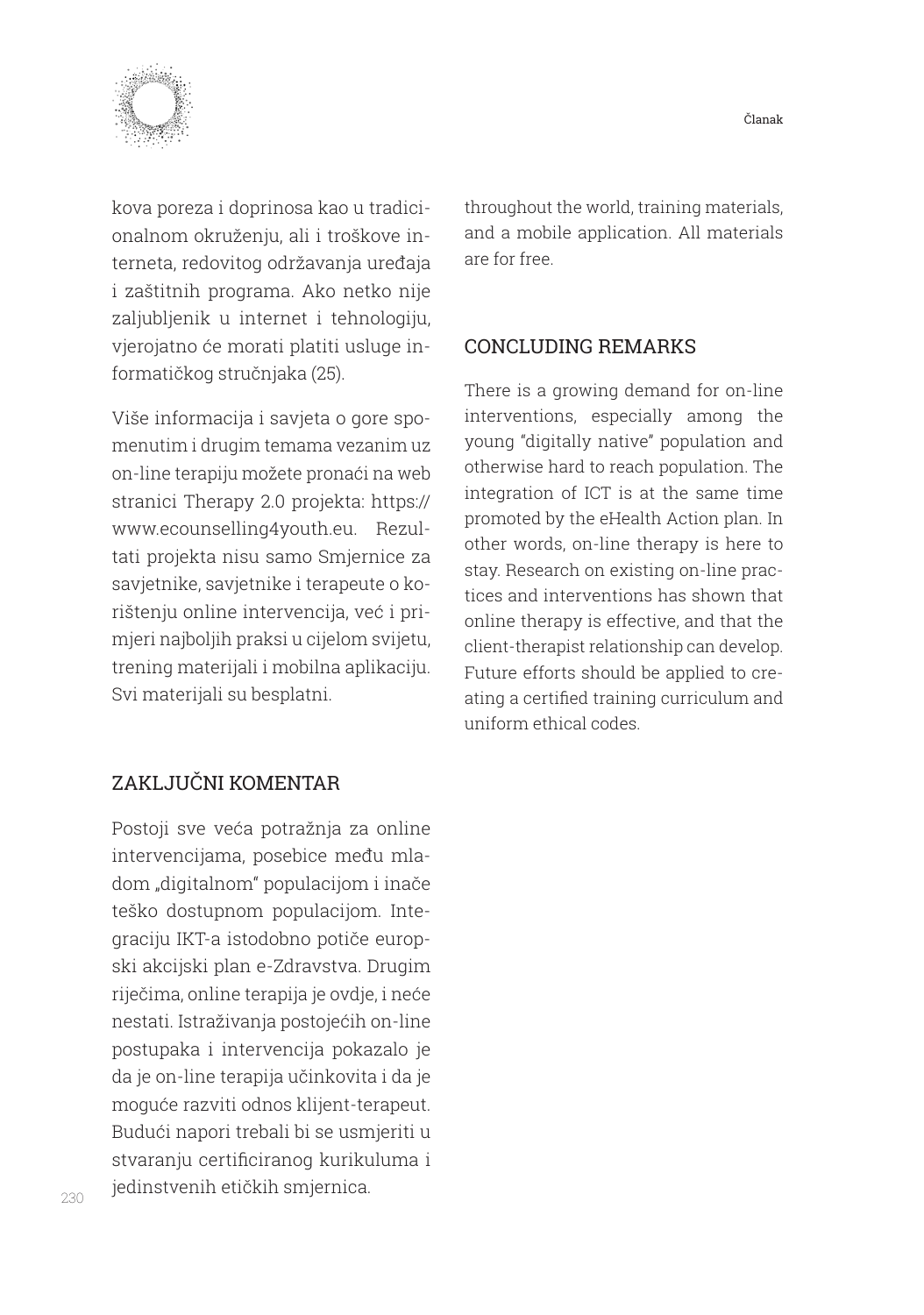#### LITERATURA/REFERENCES

- 1. Raknić D. Znate li u kojoj državi najviše koriste internet? Jutarnji list [Internet]. 2018 [Pristupljeno: 15.10.2018.]. Dostupno na: https://www.jutarnji.hr/life/tehnologija/znate-li-u-kojoj-drzavi-najvise-koriste-internet-na-samom-dnu-je-diktatura-kim-jong-una-a-hrvatske-brojke-iznenaduju.../93829/
- 2. Loue S. Ethical Use of Electronic Media in Social Practice. Revista Romaneasca pentru Educatie Multidimensionala. 2016;8(2):21-30.
- 3. HINA. Pristup internetu ima 77 posto hrvatskih kućanstava i 91 posto poduzeća. Večernji List [Internet]. 2018 [Pristupljeno: 15.10.2018.] Dostupno na: https://www.vecernji.hr/techsci/pristup-internetu-ima-77-posto-hrvatskih-kucanstava-i-91-posto-poduzeca-1133556
- 4. Fox S, Duggan M. Health online 2013. Washington D.C.: Pew Research Center's Internet & American Life Project [Internet]. 2013 [Pristupljeno: 16.10.2018. Dostupno na: http://www.pewinternet.org/2013/01/15/ health-online-2013/
- 5. Reidbord S. (2013). Online Psychotherapy: The pros and cons of therapy via Skype or FaceTime. Psychology Today [Internet]. 2013 [Pristupljeno: 16.10.2018.] Dostupno na: https://www.psychologytoday. com/us/blog/sacramento-street-psychiatry/201307/online-psychotherapy
- 6. Cherry K. What You Need to Know About Online Therapy: A Look at the Ins and Outs of Online Psychotherapy. [Internet]. 2018. [Pristupljeno: 30.09.2018.] Dostupno na: https://www.verywellmind.com/ what-is-online-therapy-2795752
- 7. Rummel CM, Joyce RJ. "So wat do u want to wrk on 2day": The Ethical Implications of online counselling. Ethics Behav. 2010; 20(6):482-496.
- 8. Mallen MJ, Vogel DL. Counseling psychology and online counselling. Couns Psychol. 2005;33:761-775.
- 9. Nickelson DW. Telehealth and the evolving health care system: Strategic opportunities for professional psychology. Prof Psychol-Res Pr. 1998;29(6):527-535.
- 10. Shaw HE, Shaw SF. Critical ethical issues in online counselling: Assessing current practices with an ethical intent checklist. J Couns Dev. 2006;84:41-53.
- 11. Heinlen KT, Welfel ER, Richmond EN, Rak CF. The scope of webcounselling: A survey of service and compliance with NBCC Standards for the Ethical Practice of WebCounseling. J Couns Dev. 2003;81:61- 69.
- 12. American Psychological Association. What you need to know before choosing online therapy: Research articles related to online therapy (Assessing the effectiveness of online therapy). [Internet]. 2015 [pristupljeno 15.10.2018.]; Dostupno na: https://www.apa.org/helpcenter/online-therapy.aspx
- 13. Richards D, Viganó N. Online Counselling: A Narrative and Critical Review of the Literature. J Clin Psychol. 2013;69(9):994–1011.
- 14. Barnett JE. Online counselling: New entity, new challenges. Couns Psychol. 2005;33(6):872–880.
- 15. Frančišković T, Letica Crepulja M, Stevanović A. Projekt THERAPY 2.0: Podizanje svjesnosti o potencijalu informacijskih i komunikacijskih tehnologija u savjetovanju i psihoterapiji. Psihoterapija [Internet]. 2017 [pristupljeno 09.11.2018.];31(2):285-286. Dostupno na: https://hrcak.srce.hr/192483
- 16. Drda-Kühn K. (2018). Introduction. In: Guidelines for Advisors, Counsellors and Therapists on the Utilization of Online Interventions. [Internet]. 2018. [pristupljeno 09.11.2018.] Dostupno na: https://www. ecounselling4youth.eu/online-material/courses/files/guidelines\_en.pdf
- 17. Chester A., Glass CA. Online counselling: A descriptive analysis of therapy services on the Internet. Brit J Guid Couns. 2006;34:145-160.